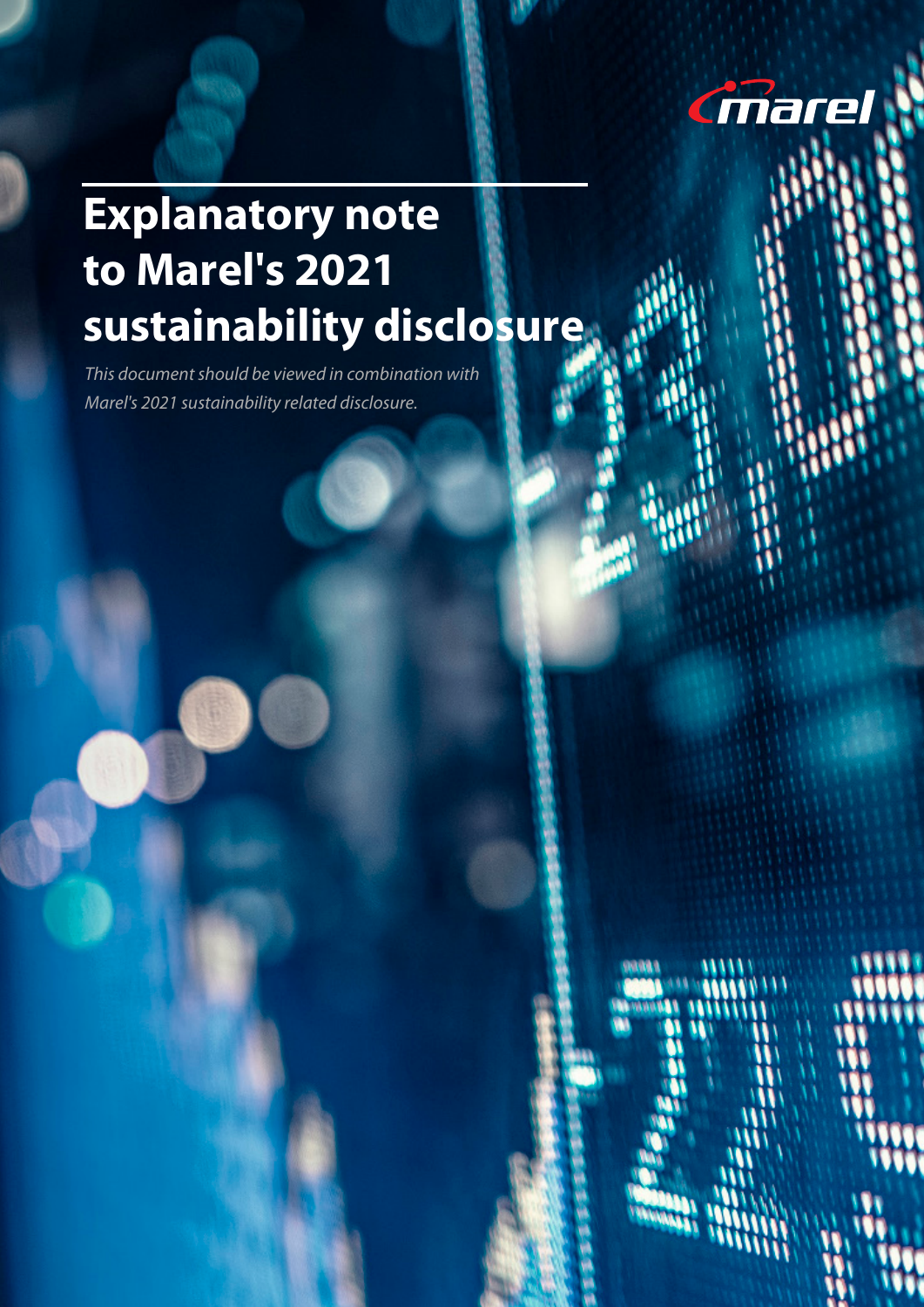# **Reporting scope and principles**

Marel follows the Nasdaq ESG reporting guidelines and has been a Nasdaq ESG transparency partner since 2019. The Nasdaq ESG [guidelines](https://www.nasdaq.com/ESG-Guide) are aligned in most cases with the Global [Reporting](https://www.globalreporting.org/) Initiative, the UN [Global](https://www.unglobalcompact.org/)  [Compact,](https://www.unglobalcompact.org/) the Task Force on Climate Related [Financial](https://www.fsb-tcfd.org/)  [Disclosures](https://www.fsb-tcfd.org/) and the [Sustainability](https://www.sasb.org/) Accounting Standards [Board](https://www.sasb.org/). Marel presents its sustainability performance in line with the principles as described in this explanatory note as it believes it represents Marel's sustainability performance as best as possible until the global sustainability reporting landscape transitions towards homogenization of the various standards.

Entitiesthat Marel has financial control over are included in its sustainability data. Marel does not account for sustainability performance from the operations it owns an interest in but has no control. Our sustainability reporting excludes recent acquisitions such as PMJ, Curio, and Valka in 2021. TREIF, acquired by Marel in October 2020 is excluded in the 2020 and included in the 2021 sustainability metrics, with the exception of the gender pay ratio. Total market-based carbon emissions decreased by 3% in 2021 compared to 2020. If TREIF was excluded in the 2021 environmental data, carbon emission decrease would have been 7%.

While the environmental data is in line with our expectations, we note an increase in carbon emissions from company owned vehicles for 2021 compared to 2020. This increase is two-fold. On one hand we collected more data based on actuals instead of using estimates, and secondly there has been some normalization in traveling by company car compared to 2020 when traveling was restricted during the pandemic.

2021 is the first time we are showing the carbon emissions from scope 2 on a market and location basis. This allows Marel to better show its progress to purchase renewable electricity that is emitting less greenhouse gases than country averages. In 2021 we reclassified nuclear electricity as non-renewable. In preparation for Marel setting a science-based target, we are switching from using UK DEFRA based conversion factors to International Energy Agency (IEA)'s country specific conversion factors for our electricity usage per location. In 2021 we further aligned our emission scoping with the GHG Protocol, whereby moving emissions from waste into scope 3 (previously under scope 1).

Marel's ESG data covers the reporting year from January until December, with the exception of the emission data from business air travel (scope 3) where we have opted to report the December until November period to provide full year information as December data is only available after publication of Marel's ESG disclosure.

As we become more mature in our ESG data journey we have more and better data quality available for 2021 compared to prior years, capturing not just manufacturing locations but also office locations. This further limits the need for using estimates going forward. As our data scope further increased in 2021 and the above-mentioned changes were implemented,the 2020 environmental indicators have been restated to allow a like-for-like comparison.Wedidthisinclose consultation with our sustainability advisor Sustainalize, part of the ERM Group.

Following a pre-assurance assignment with an external party during 2021 we have gained further insights and learnings which we have built into our 2021 sustainability reporting. This has led us to restate the 2020 employee turnover ratio and further define FSG metrics that reflect the sustainability journey that Marel is on.

# **Definitions and abbreviations**

# **Average full-time employee**

Average of employees at end of each month based on full-time equivalent.

# **CEO pay ratio**

CEO total compensation to median Icelandic FTE compensation. CEO long-term incentives based on Black-Scholes.

#### **CMD**

Capital Markets Day. Marel held a CMD mini-session on [Sustainability](https://www.marel.com/en/investors/understanding-marel/capital-markets-day-2021#sustainability) in December 2021.

## **Contingent workers ratio**

Percentage of total headcount held by contingent workers. Contingent workers are workers not on Marel payroll. Also referred to as Third Party Workers.

#### **CSR**

Corporate Social Responsibility

## **Emission intensity**

Emission intensity is represented by three metrics: (i) volume of carbon emissions per 1,000 Euros of revenue, (ii) emissions per square meter of all Marel facilities globally and, (iii) emissions per average fulltime employee. All expressed in tons CO2e (carbon dioxide equivalent).

### **Employee turnover ratio**

Percentage of employee turnover per average employee headcount.

#### **Energy intensity**

Total energy usage in megawatt hours (MWH) per average full- time employee.